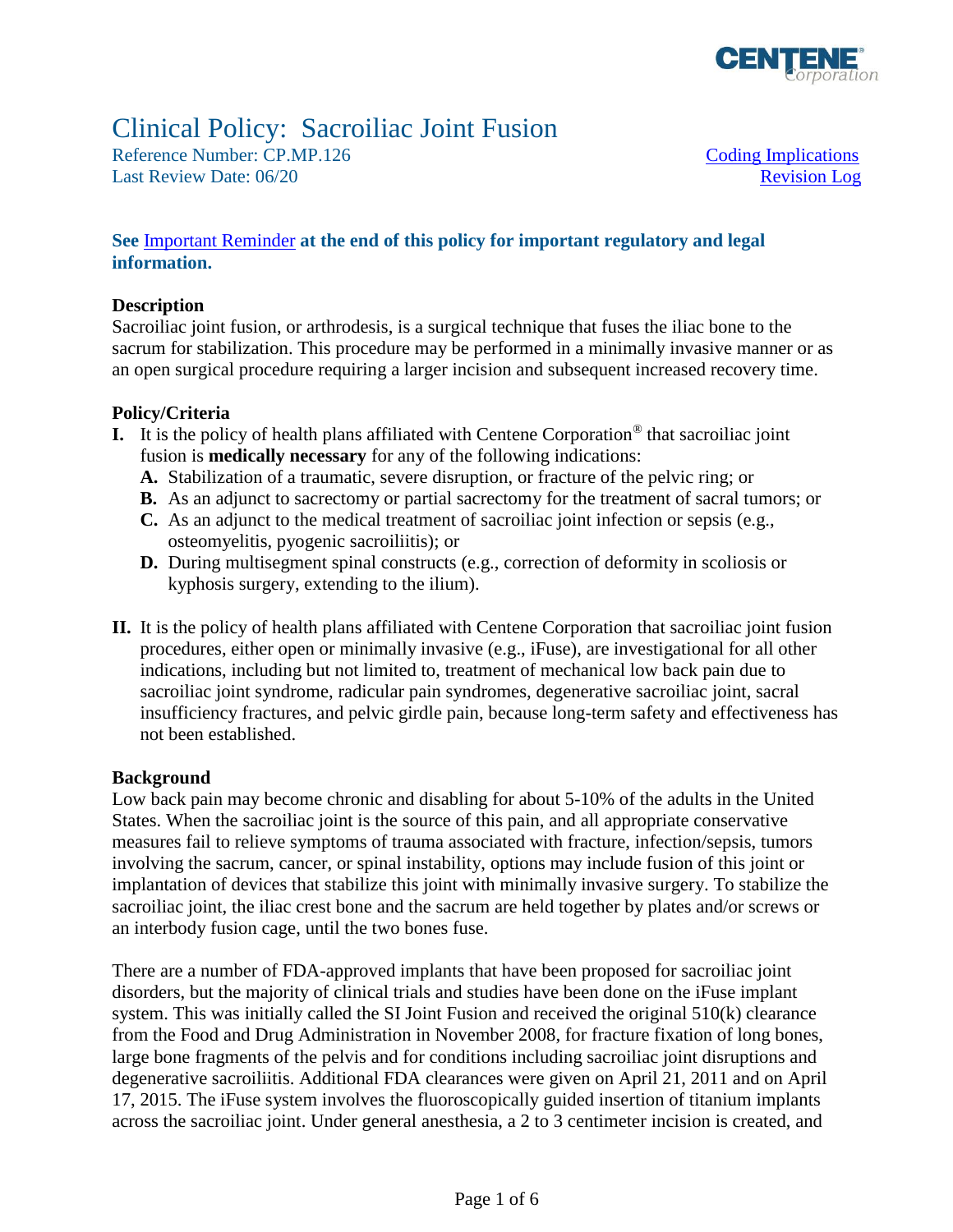

after determining the appropriate size of the implant, a cannulated delivery system is used to insert the implants into the proper position. While the number varies, most patients receive 3 implants to stabilize the joint.<sup>12 13</sup>

Wang and Polly completed two randomized controlled trials with a six month and one year follow up, respectively, on sacroiliac joint fusion using iFuse verses non-surgical management. The iFuse led to better outcomes and similar safety compared with nonsurgical management, and to better operative outcomes and at least comparable efficacy compared with open surgery. However, uncertainty remains due to the lack of longer-term efficacy and safety follow-up with radiologic confirmation, and to the lack of comparisons with other minimally invasive approaches. 15, <sup>10</sup>

The sacroiliac joint remains a controversial source of primary low back pain, and surgery is rarely performed for sacroiliac joint dysfunction. Although there are ongoing published peerreviewed studies, there is a paucity of long-term, scientific literature to support sacroiliac joint fusion for low back pain. Additional randomized, controlled trials or comparison studies are needed to compare sacroiliac joint fusion for low back pain to non-surgical treatments to determine the impact on health outcomes and long-term efficacy and safety.<sup>17</sup>

*State of Colorado, Department of Labor and Employment, Division of Workers' Compensation*, recommends: sacroiliac (SI) joint fusion may be indicated for stabilization of a traumatic severe disruption of the pelvic ring. This procedure has limited use in minor trauma and would be considered only on an individual, case-by-case basis. In patients with typical, mechanical low back pain, this procedure is considered to be investigational. Until the efficacy of this procedure for mechanical low back pain is determined by an independent, valid, prospective outcome study, this procedure is not recommended for mechanical low back pain. <sup>12</sup>

#### *American Association of Neurological Surgeons (AANS)*

At the Current Procedural Terminology (CPT®) Editorial Panel meeting, the American Association of Neurological Surgeons and Congress of Neurological Surgeons presented the following proposal: for a new Category I CPT code for minimally invasive sacroiliac joint fusion. The new code was approved and went into effect on January 1, 2015, replacing the previous Category III code 0334T. CPT code 27280 was revised to clarify that it is for open procedures only. <sup>2</sup>

#### *International Society for the Advancement of Spine Surgery (ISASS)*

ISASS published a policy statement on minimally invasive sacroiliac joint fusion, with criteria for determining a patient's eligibility regarding minimally invasive SI joint fusion. Several limitations of their recommendations include, but are not limited to: the literature review method, lack of formal assessment of the quality of the evidence, and no clear link between the recommendations for fusion with supporting evidence. $8,21$ 

#### *North American Spine Society (NASS)*

NASS recommends percutaneous sacroiliac joint (SIJ) fusion for the treatment of sacroiliac joint pain for patients with low back/buttock pain who meet specific criteria.<sup>9</sup>

#### <span id="page-1-0"></span>**Coding Implications**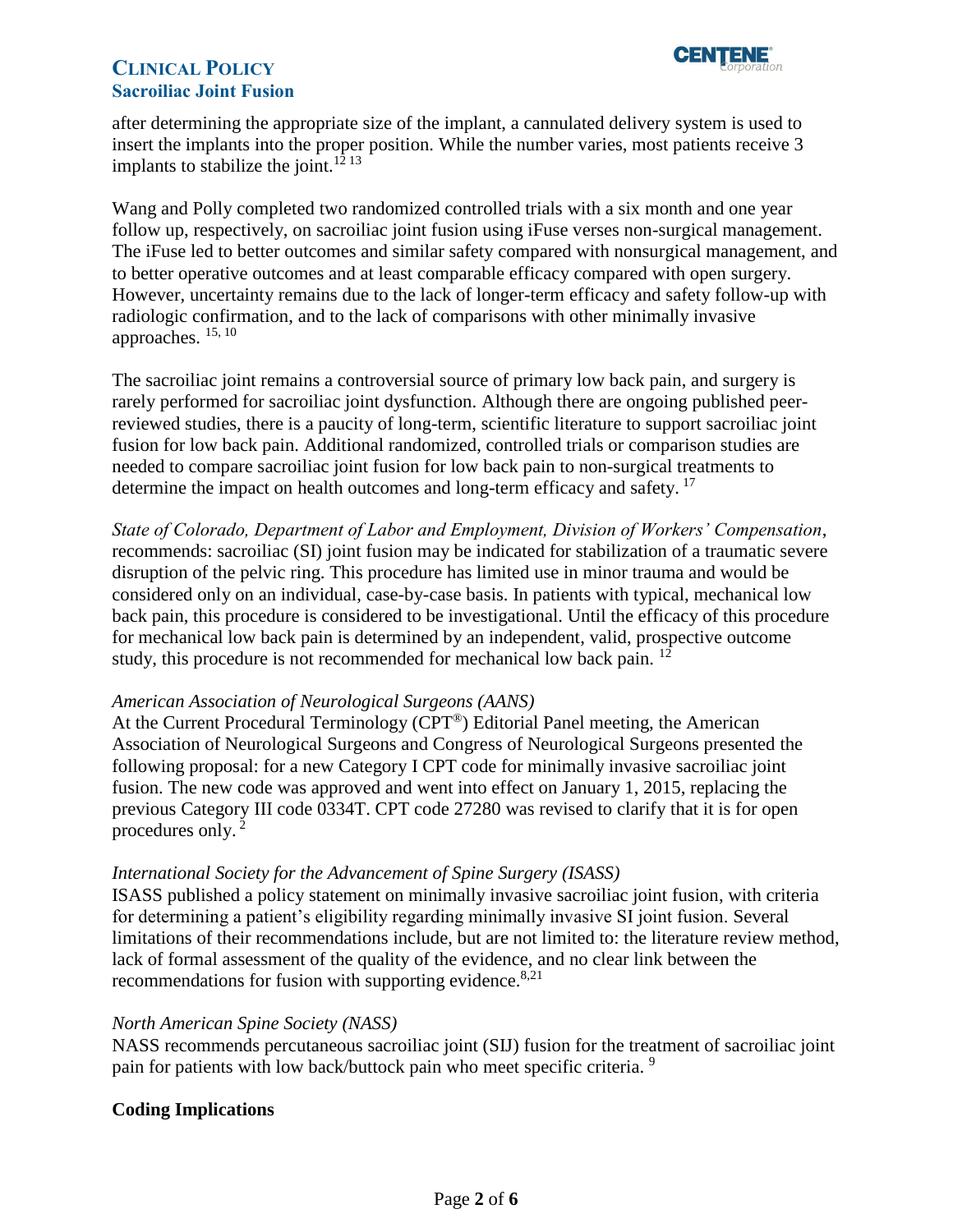

This clinical policy references Current Procedural Terminology (CPT®). CPT® is a registered trademark of the American Medical Association. All CPT codes and descriptions are copyrighted 2020, American Medical Association. All rights reserved. CPT codes and CPT descriptions are from the current manuals and those included herein are not intended to be all-inclusive and are included for informational purposes only. Codes referenced in this clinical policy are for informational purposes only. Inclusion or exclusion of any codes does not guarantee coverage. Providers should reference the most up-to-date sources of professional coding guidance prior to the submission of claims for reimbursement of covered services.

| $CPT^{\circledR}$<br>Codes | <b>Description</b>                                                                                                                                                                                       |
|----------------------------|----------------------------------------------------------------------------------------------------------------------------------------------------------------------------------------------------------|
| 27279                      | Arthrodesis, sacroiliac joint, percutaneous or minimally invasive (indirect<br>visualization), with image guidance, includes obtaining bone graft when<br>performed, and placement of transfixing device |
| 27280                      | Arthrodesis, open, sacroiliac joint, including obtaining bone graft, including<br>instrumentation, when performed                                                                                        |

| <b>Codes</b> | <b>HCPCS Description</b> |
|--------------|--------------------------|
| N/A          |                          |

### **ICD-10-CM Diagnosis Codes that Support Coverage Criteria**

| <b>ICD-10-CM Code</b> | <b>Description</b>                                                 |
|-----------------------|--------------------------------------------------------------------|
| C41.4                 | Malignant neoplasm of pelvic bones, sacrum and coccyx              |
| C79.51                | Secondary malignant neoplasm of bone                               |
| D16.8                 | Benign neoplasm of pelvic bones, sacrum and coccyx                 |
| D <sub>48.0</sub>     | Neoplasm of uncertain behavior of bone and articular cartilage     |
| D <sub>49.2</sub>     | Neoplasm of unspecified behavior of bone, soft tissue, and skin    |
| M43.27-M43.28         | Fusion of spine, lumbosacral to sacral and sacrococcygeal region   |
| M46.1                 | Sacroiliitis, not elsewhere classified                             |
| M46.28                | Osteomyelitis of vertebra, sacral and sacrococcygeal region        |
| M46.38                | Infection of intervertebral disc (pyogenic), sacral and            |
|                       | sacrococcygeal region                                              |
| M53.2X6-M53.2X8       | Spinal instabilities, lumbar – sacral and sacrococcygeal region    |
| M53.3                 | Sacrococcygeal disorders, not elsewhere classified                 |
| S32.810A-S32.811S     | Multiple fractures of pelvis with stable disruption of pelvic ring |

<span id="page-2-0"></span>

| <b>Reviews, Revisions, and Approvals</b>                                               | <b>Date</b> | <b>Approval</b><br><b>Date</b> |
|----------------------------------------------------------------------------------------|-------------|--------------------------------|
| New policy developed based off of Health Net policy NMP536 Sacroiliac<br>Joint Fusion. | 09/16       | 09/16                          |
| References reviewed and updated. Codes reviewed and updated.                           | 09/17       | 09/17                          |
| References reviewed and updated.                                                       |             | 06/18                          |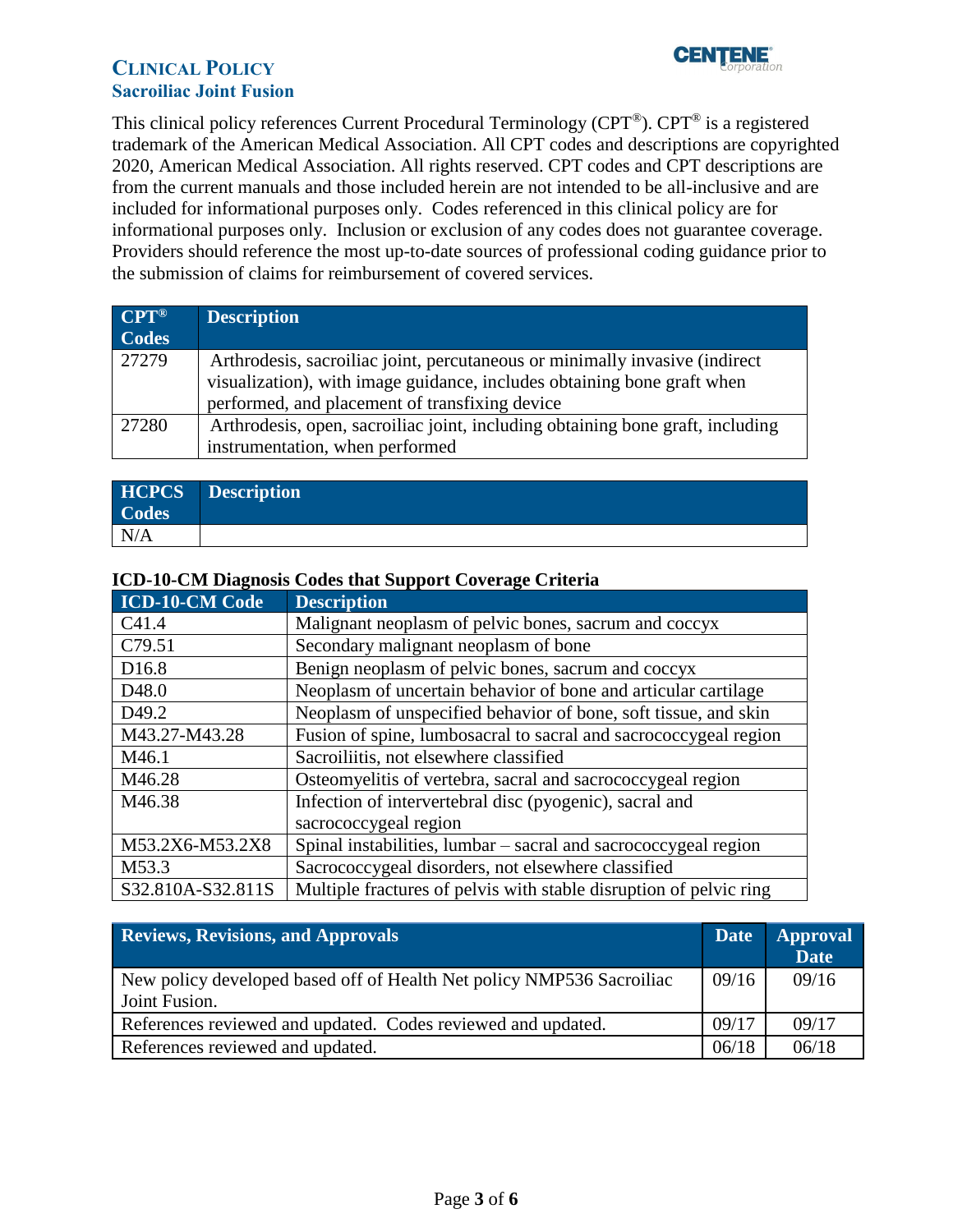

| <b>Reviews, Revisions, and Approvals</b>                                                                                                                         | <b>Date</b> | <b>Approval</b><br><b>Date</b> |
|------------------------------------------------------------------------------------------------------------------------------------------------------------------|-------------|--------------------------------|
| References reviewed and updated. Codes reviewed and updated. ICD-10<br>codes added: C41.4, C79.51, D16.8, D48.0, D49.2, M46.28, M46.38, and                      | 05/19       | 06/19                          |
| S32.810A-S32.811S. Specialty review.                                                                                                                             |             |                                |
| Annual review completed. References reviewed and updated. Changed<br>ICD-10 code M53.2X7 to M53.2X6. Corrected numbering in Reference                            | 05/20       | 06/20                          |
| Section and applicable footnotes. Added clarification to section II., "that                                                                                      |             |                                |
| sacroiliac joint fusion procedures, either open or minimally invasive (e.g.,<br>iFuse), are investigational for all other indications, including but not limited |             |                                |
| to, treating treatment of"                                                                                                                                       |             |                                |

## **References**

- 1. American Association of Neurological Surgeons (AANS), and CNS Support Minimally Invasive Sacroiliac Joint Fusion Code. Vol. 30, April 2014. Accessed 05/22/20 at: [https://www.aans.org/pdf/Legislative/Washington\\_E-newsletter/Washington\\_E](https://www.aans.org/pdf/Legislative/Washington_E-newsletter/Washington_E-news_Vol30_2014.pdf)[news\\_Vol30\\_2014.pdf](https://www.aans.org/pdf/Legislative/Washington_E-newsletter/Washington_E-news_Vol30_2014.pdf)
- 2. [Chou R,](http://www.ncbi.nlm.nih.gov/pubmed/?term=Chou%20R%5BAuthor%5D&cauthor=true&cauthor_uid=19363457) [Loeser JD,](http://www.ncbi.nlm.nih.gov/pubmed/?term=Loeser%20JD%5BAuthor%5D&cauthor=true&cauthor_uid=19363457) [Owens DK,](http://www.ncbi.nlm.nih.gov/pubmed/?term=Owens%20DK%5BAuthor%5D&cauthor=true&cauthor_uid=19363457) et al. Interventional therapies, surgery, and interdisciplinary rehabilitation for low back pain: an evidence-based clinical practice guideline from the American Pain Society. 2009 May 1;34(10):1066-77. Accessed 05/22/20.
- 3. Hayes. Health Technology Brief. iFuse Implant System (SI-BONE Inc.) for Sacroiliac Joint Fusion for Treatment of Low Back Pain. Updated December 2016. Sarah, unable to locate?
- 4. Hayes. Health Technology Brief. iFuse Implant System (SI-BONE Inc.) for Sacroiliac Joint Fusion for Treatment of Sacroiliac Joint Dysfunction. Published November 2017. Updated December 2018. Accessed 05/22/20
- 5. Hayes. Health Technology Brief. Open Surgery for Sacroiliac Joint Fusion for the Treatment of Low Back Pain. March 3, 2014. Updated January 28, 2016. Sarah, unable to locate?
- 6. Ledonio CG, Polly DW Jr, et al. Minimally invasive versus open sacroiliac joint fusion: are they similarly safe and effective? Clin Orthop Relat Res. 2014 Jun;472(6):1831-8. Accessed 05/21/19.
- 7. Lorio, MP, Rashbaum, R. ISASS policy statement minimally invasive sacroiliac joint fusion. Netherlands, 2014. Updated July 2016. Accessed 05/22/20.
- 8. North American Spine Society (NASS). Coverage Policy Recommendations. Percutaneous Sacroiliac Joint Fusion. 6/9/2015.
- 9. Polly DW, Cher DJ, Wine KD, et al. Randomized controlled trial of minimally invasive sacroiliac joint fusion using triangular titanium implants vs nonsurgical management for sacroiliac joint dysfunction: 12-month outcomes. Neurosurgery. 2015. Epub ahead of print. August 19, 2015. Accessed 05/22/20.
- 10. SI-BONE, Inc. Announces Medicare Palmetto Removes MIS SI Joint Fusion from Non-Coverage. February 25, 2014. Accessed 05/22/20.
- 11. State of Colorado. Department of Labor and Employment. Division of Workers' Compensation. Low Back Pain. Medical Treatment Guidelines. Revised: February 3, 2014.
- 12. U.S. Food and Drug Administration (FDA) 510(k) Premarket Notification Database. iFuse SI Fusion System. No. K110838. April 21, 2011.
- 13. U.S. Food and Drug Administration (FDA) 510(k) Premarket Notification Database. SI-BONE iFuse Implant System. No. K150714. April 17, 2015.14. Vanaclocha V, Herrera JM,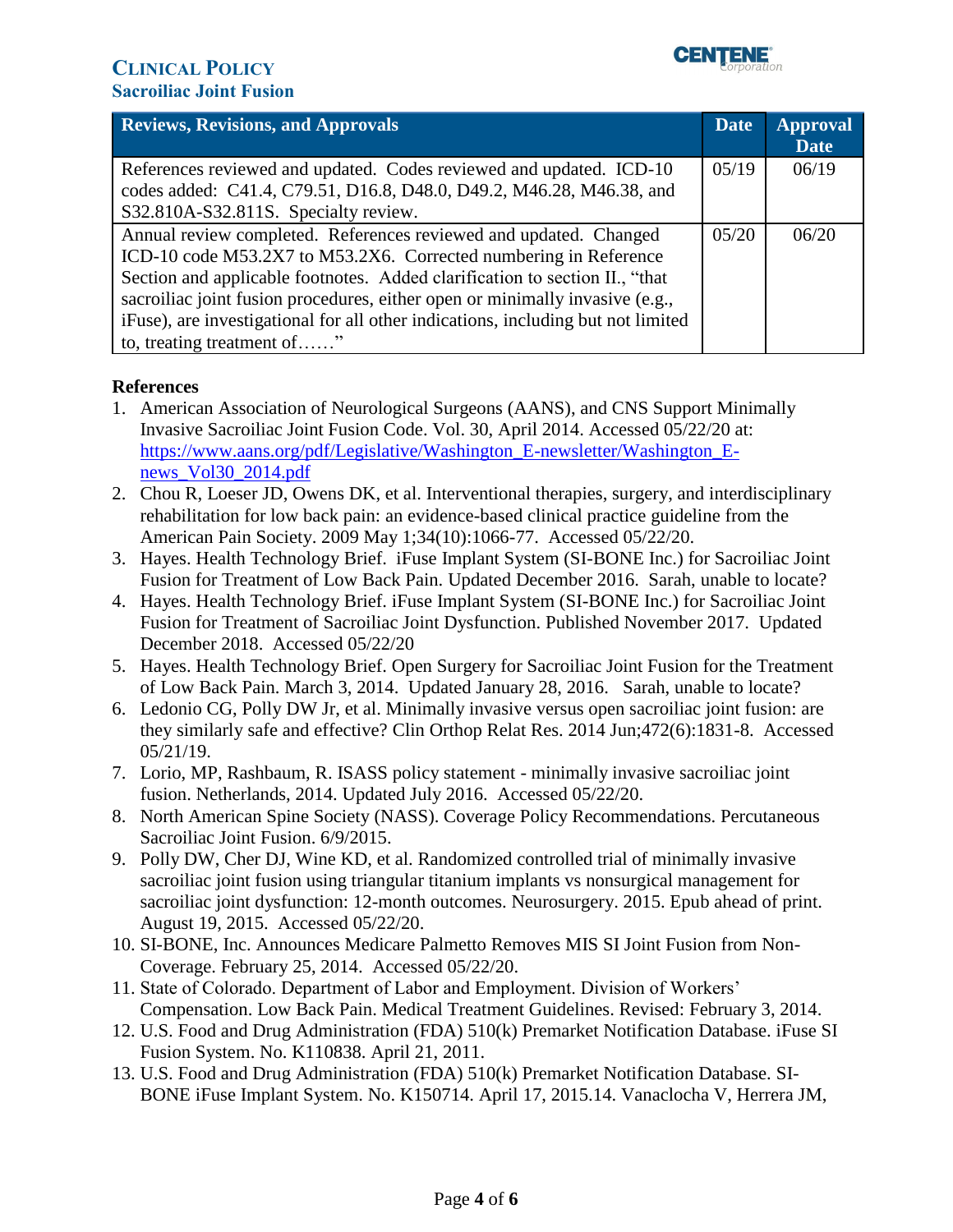Saiz-Sapena N, et al. Minimally Invasive Sacroiliac Joint Fusion, Radiofrequency Denervation, and Conservative Management for Sacroiliac Joint Pain: 6-Year Comparative Case Series. Neurosurgery. 2017 Apr 20. Accessed 05/21/19.

- 15. Whang P, Cher D, Polly D, et al. Sacroiliac joint fusion using triangular titanium implants vs. non-surgical management: six-month outcomes from a prospective randomized controlled trial. Int J Spine Surg. 2015; 9:6. Accessed 05/22/20.
- 16. Wheeler SG, Wipf JE, Staiger TO, et al. Evaluation of low back pain in adults. UpToDate. April 27, 2016. Updated May 14, 2019. Accessed 05/26/20.
- 17. Zaidi HA, Montoure AJ, Dickman CA, et al. Surgical and clinical efficacy of sacroiliac joint fusion: a systematic review of the literature. J Neurosurg Spine. 2015 Jul;23 (1):59-66. doi: 10.3171/2014.10.SPINE14516. Epub 2015 Apr 3.
- 18. Hayes Health Technology Brief. Open Sacroiliac Joint Fusion for Unspecified Sacroiliac Joint Dysfunction. June 22, 2017. Accessed 05/22/2019.
- 19. Bornemann R, Roessler PP, Strauss AC, et al. Two-year clinical results of patients with sacroiliac joint syndrome treated by arthrodesis using a triangular implant system. Technol Health Care. 2017;25(2):319-325. Accessed 05/22/20.
- 20. Polly DW, Swofford J, Whang PG, et al. Two-Year Outcomes from a Randomized Controlled Trial of Minimally Invasive Sacroiliac Joint Fusion vs. Non-Surgical Management for Sacroiliac Joint Dysfunction. Int J Spine Surg. 2016 Aug 23;10:28.
- 21. Lorio MP. ISASS Policy 2016 Update Minimally Invasive Sacroiliac Joint Fusion. Int J Spine Surg. 2016 Jul 13;10:26. Accessed 05/22/20.

## <span id="page-4-0"></span>**Important Reminder**

This clinical policy has been developed by appropriately experienced and licensed health care professionals based on a review and consideration of currently available generally accepted standards of medical practice; peer-reviewed medical literature; government agency/program approval status; evidence-based guidelines and positions of leading national health professional organizations; views of physicians practicing in relevant clinical areas affected by this clinical policy; and other available clinical information. The Health Plan makes no representations and accepts no liability with respect to the content of any external information used or relied upon in developing this clinical policy. This clinical policy is consistent with standards of medical practice current at the time that this clinical policy was approved. "Health Plan" means a health plan that has adopted this clinical policy and that is operated or administered, in whole or in part, by Centene Management Company, LLC, or any of such health plan's affiliates, as applicable.

The purpose of this clinical policy is to provide a guide to medical necessity, which is a component of the guidelines used to assist in making coverage decisions and administering benefits. It does not constitute a contract or guarantee regarding payment or results. Coverage decisions and the administration of benefits are subject to all terms, conditions, exclusions and limitations of the coverage documents (e.g., evidence of coverage, certificate of coverage, policy, contract of insurance, etc.), as well as to state and federal requirements and applicable Health Plan-level administrative policies and procedures.

This clinical policy is effective as of the date determined by the Health Plan. The date of posting may not be the effective date of this clinical policy. This clinical policy may be subject to applicable legal and regulatory requirements relating to provider notification. If there is a